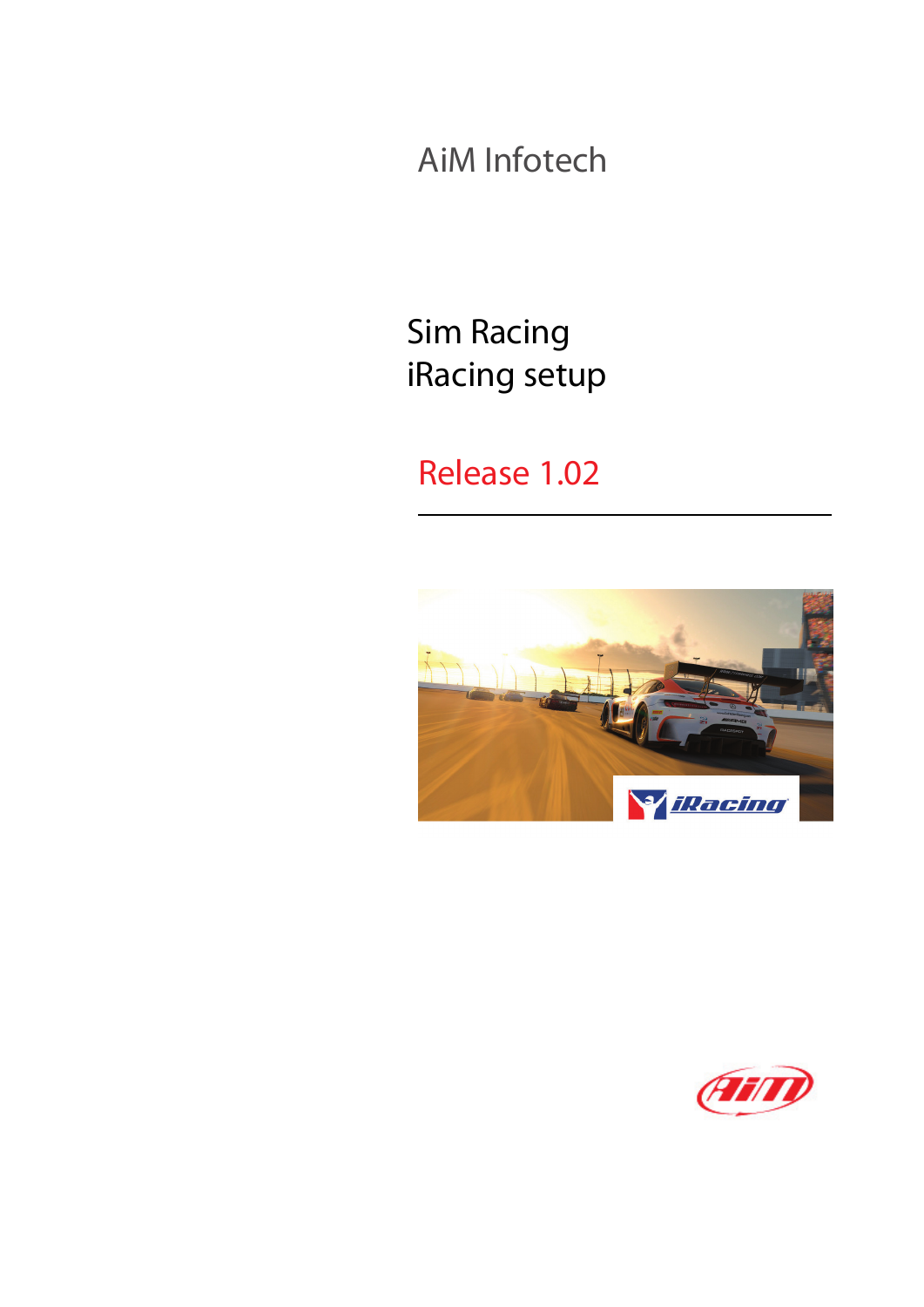

## 1 – iRacing

In this guide we'll see in a few steps how to generate telemetry data from iRacing with our software RaceStudio 3 and how to start analyzing them:

# 2 – Preliminary settings

- Download RaceStudio 3 from the website [www.aim-sportline.com/en/sw-fw-download.htm](http://www.aim-sportline.com/en/sw-fw-download.htm) and install it. After the process is completed you'll also find that RaceStudio 2 has been installed in your PC, this is the software that you'll use to analyze your telemetry data.
- Now run RaceStudio 3 and in the *Preferences* menu go to *Conversion* and *Settings*. In this section there are the following fields and options:
	- o The path to the folder where data to be analyzed are stored. This path can be customized using the icon at the end of the line
	- o A checkbox for the Race Studio Analysis converter selection.
	- o A checkbox you can choose in iRacing if you want all the available channels to be logged instead of the default list (the complete lists are in the appendix).

It's recommended to flag the RS2 checkboxes; doing so you will make RaceStudio 3 to monitor the folder in which the simulator saves the telemetry files. If you prefer to check it manually you can however use the batch conversion option available in the *Preferences* – *Conversion* menu.

| Settings for Import of Files                                                         |              | $\times$ |
|--------------------------------------------------------------------------------------|--------------|----------|
| <b>iRacing</b>                                                                       |              |          |
| C:\Users\emiliano.bina.AIM-TECH\Documents\iRacing\telemetry\                         |              | z        |
| <b>RS2 Analysis</b><br>M                                                             | All channels | M        |
| Assetto Corsa Competizione                                                           |              |          |
| C:/AIM_SPORT/RaceStudio3/user/data/AssettoCorsaCompetizione/                         |              | z        |
| <b>RS2 Analysis</b>                                                                  | All channels |          |
| rFactor2                                                                             |              |          |
| C:\Program Files (x86)/Steam/steamapps/common/rFactor 2 Demo/UserData/AiM_telemetry/ |              | z        |
| <b>RS2 Analysis</b>                                                                  | All channels |          |
|                                                                                      |              |          |
|                                                                                      |              |          |
|                                                                                      |              |          |
|                                                                                      |              |          |
|                                                                                      |              |          |
| OK                                                                                   | Cancel       |          |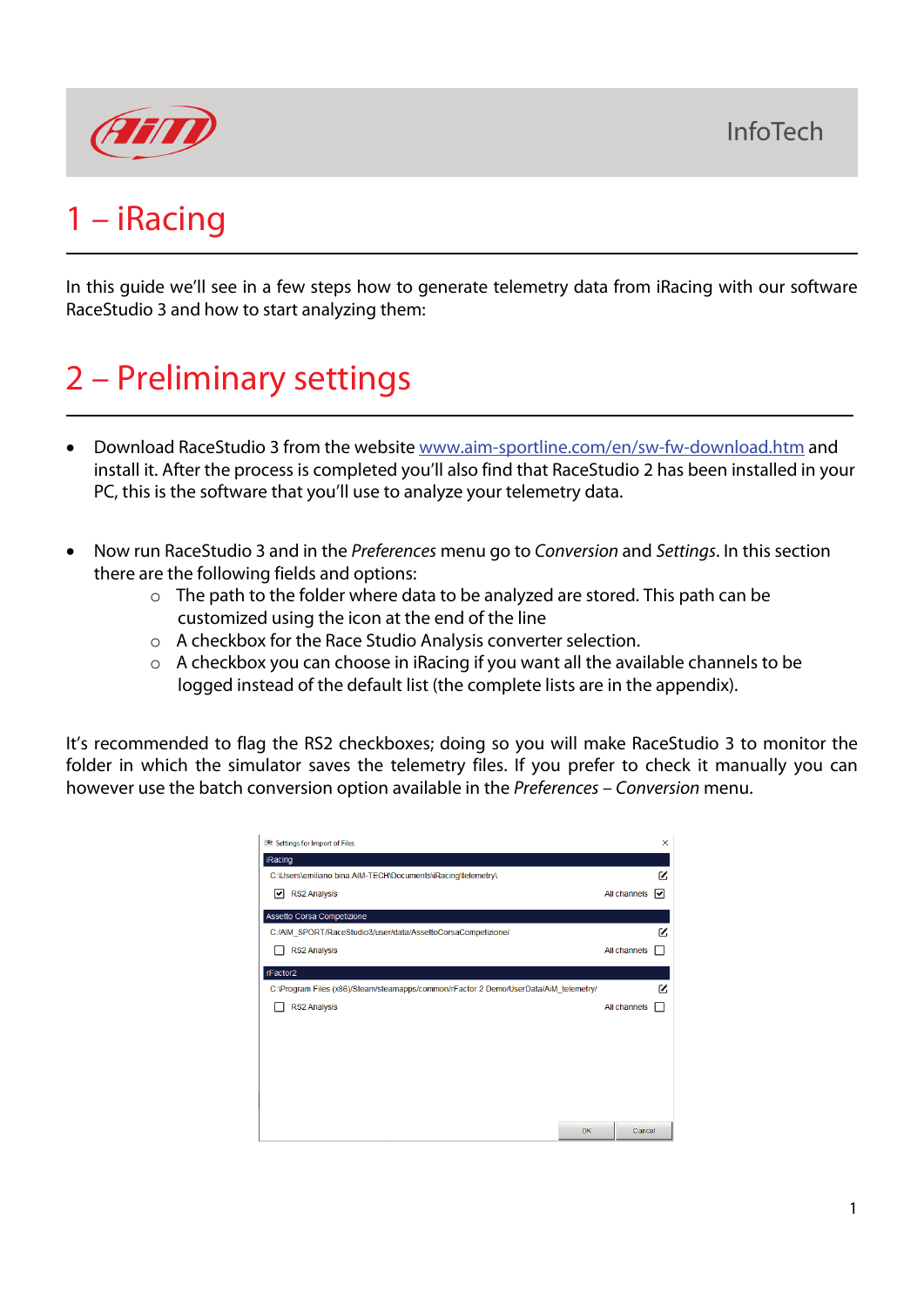

• Inside RaceStudio 3 you'll find a small application, the AiM Simulator Manager (ASM). ASM needs to be running while you are using the simulator and will allow you to record the telemetry data.

To select how this application should be launched, enter the RaceStudio 3 *Preferences* menu, then go in *AiM Sim Racing* section and make your choice if this should run automatically or manually (setting ASM to run at OS Startup is recommended).

| RaceStudio3 (64 bit) 3.32.10    |                                                    |                 |
|---------------------------------|----------------------------------------------------|-----------------|
| દિક<br>(∱2                      | 凾<br>ᅹ<br>Ğ,                                       |                 |
| <b>Units Preferences</b>        |                                                    | <b>New</b>      |
| Data Download                   |                                                    |                 |
| <b>AiM Sim Racing</b>           | AiM Sim Racing Webpage                             |                 |
| <b>Conversion of Files</b><br>▶ | Launch "AiM Simulator Manager"                     | )/9             |
| Upload Tracks to AiM Server     | Place a Link to "AiM Simulator Manager" on Desktop | in a t          |
| WiFi Settings                   | Set "AiM Simulator Manager" to Run at OS Startup   | <b>Fa casti</b> |
| Screen Image Options            |                                                    |                 |
| Start RS3 Options               |                                                    | <b>74 GOD</b>   |
| Advanced                        |                                                    |                 |
|                                 |                                                    |                 |
|                                 |                                                    |                 |

The first time that you'll use the ASM, you'll simply have to choose what simulator you are going to use, clicking the start button and choosing it from the options.

| AiM Simulator Manager                                                           | AiM Simulator Manager                                             |                       |
|---------------------------------------------------------------------------------|-------------------------------------------------------------------|-----------------------|
| <b>COMPANY</b><br><b>Start Simulator Stream</b><br><b>Stop Simulator Stream</b> | <b>Common</b><br><b>Start Simulator Stream</b>                    | Stop Simulator Stream |
| Simulator connection closed<br>Esk<br>High in Tray                              | Simul <sub>k</sub> Racing<br>AssettoCorsaCompetizione<br>rFactor2 | Hide in Tray<br>Egit  |

From the second time, ASM remembers your choice and based on the launch option chosen, it will start recording data during the race and will stop at the end of the session (so you don't have to press the stop button of the ASM).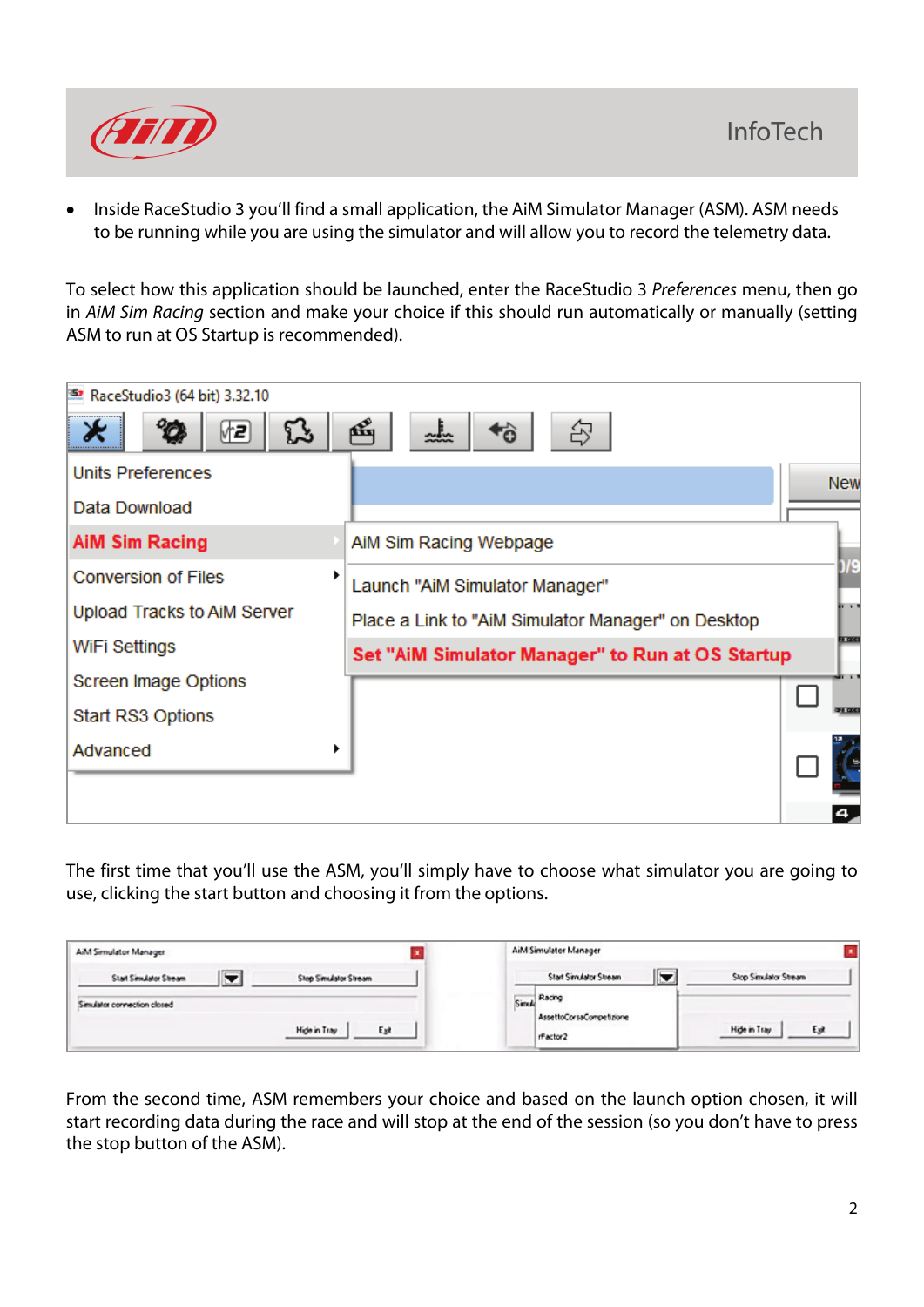

Another way to generate Telemetry data in iRacing is, during a race, to press the alt-I (lowercase L, that stands for logging) buttons (or manage the dedicated buttons in the options menu). At the end of the session data logging will be stopped. ASM is the recommended option because everything is automatically managed.

## 3 – Drive and get data

Once everything is properly set, there are few steps left

- Run iRacing and enjoy!
- At the end of the session the data will be stored in the default folder: documents/iRacing/telemetry, in ibt format.
- Now you have to import the data and convert them in DRK format. Go to the *Preferences* menu, then *Conversion of Files* and select the files that you need. In few seconds RaceStudio2 Analysis will automatically open the last session files and you'll be able to start analyzing the data and checking every single detail of your performance!

| RaceStudio3 (64 bit) 3.32.10   |                                              | $\overline{\mathbf{S}}$       | <b>Batch Conversion</b> | $\times$          |
|--------------------------------|----------------------------------------------|-------------------------------|-------------------------|-------------------|
| $^o\mathbf{Q}$<br>⋇<br>B<br>⊬⊇ | 凾<br>令<br>$\star_{\mathbf{0}}$<br>ᅹ          | Folder                        | File(s)                 | <b>Converting</b> |
| Units Preferences              |                                              | <b>Export Formats</b>         |                         |                   |
| Data Download                  |                                              | AiM drk [RS2Analysis data]    |                         |                   |
| AiM Sim Racing                 |                                              | AiM CSV [RS2Analysis style]   |                         |                   |
| <b>Conversion of Files</b>     | Settings                                     | AiM CSV [SCCA Specifications] |                         |                   |
| Upload Tracks to AiM Server    | 2 New "iRacing" File(s) Available for Import | Google(TM) kml                |                         |                   |
| <b>WiFi Settings</b>           | Batch Convert                                |                               |                         |                   |
| <b>Screen Image Options</b>    |                                              |                               |                         |                   |
| Start RS3 Options              |                                              |                               |                         |                   |
| Advanced                       |                                              |                               |                         | Exit              |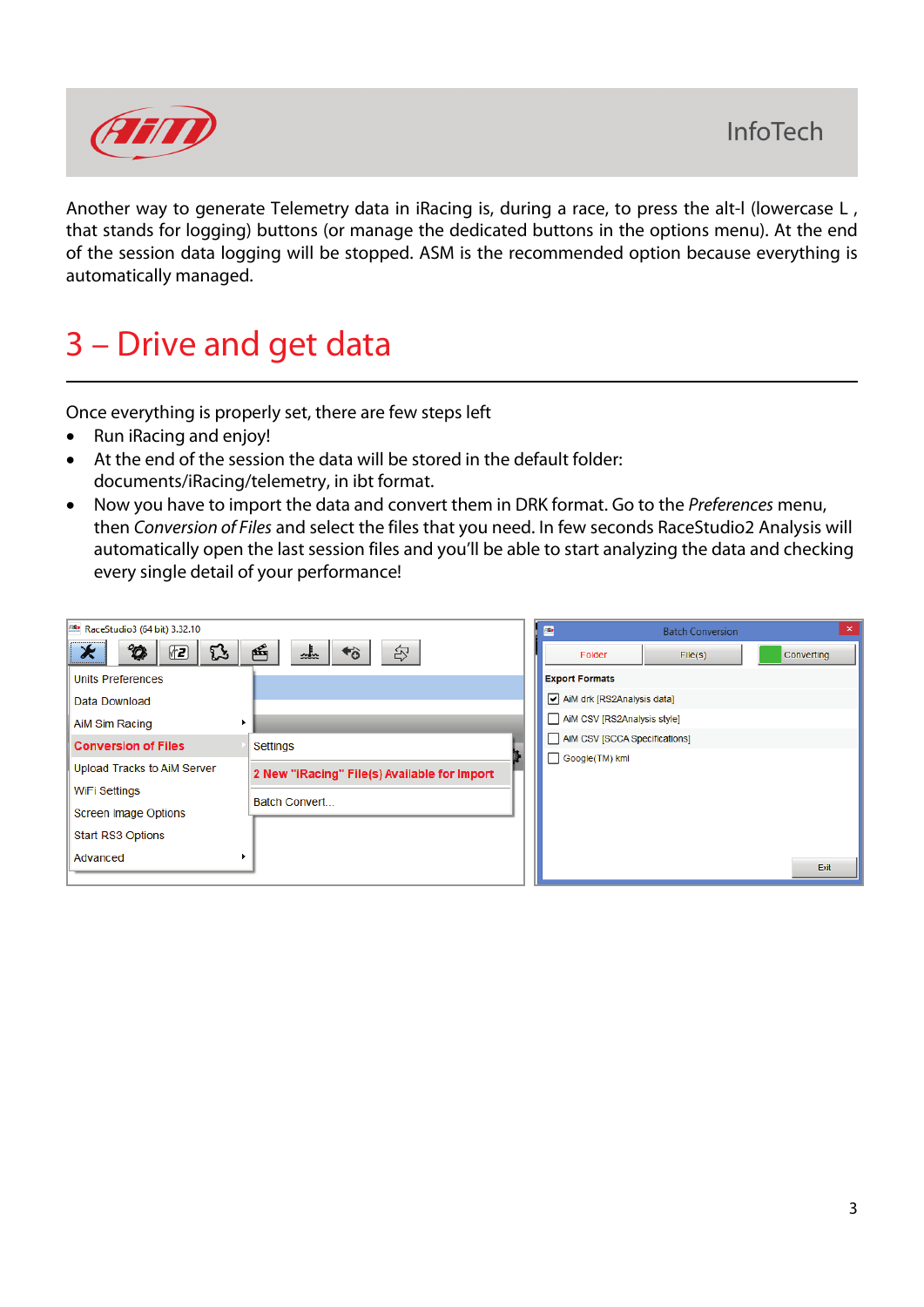

# 4 – Appendix

**Default** channels available for iRacing are (some channels like the GPS ones are generated by RaceStudio, not by iRacing):

| <b>CHANNEL NAME</b> | <b>FUNCTION</b>                                    | <b>CHANNEL NAME</b> | <b>FUNCTION</b>                                         |
|---------------------|----------------------------------------------------|---------------------|---------------------------------------------------------|
| AirTemp             | Air Temperature                                    | <b>OilPress</b>     | Oil Pressure                                            |
| FuelLevel           | Fuel Level                                         | OilTemp             | Oil Temperature                                         |
| FuelLevelPct        | <b>Fuel Level Percentage</b>                       | PitchRate           | Pitch rate                                              |
| GPS Altitude        | GPS altitude                                       | RFspeed             | Front right wheel speed                                 |
| GPS_Gyro            | GPS gyroscope                                      | <b>RPM</b>          | Engine RPM                                              |
| GPS_heading         | GPS heading                                        | RRspeed             | Rear right wheel speed                                  |
| GPS_LatAcc          | <b>GPS</b> lateral acceleration                    | RollRate            | Roll rate                                               |
| GPS_LonAcc          | GPS longitudinal accel.                            | Speed               | Speed                                                   |
| GPS_Nsat            | GPS satellites number                              | VelocityX           | X velocity                                              |
| GPS_PosAccuracy     | GPS position accuracy                              | VelocityY           | Y velocity                                              |
| GPS_Slope           | GPS slope                                          | VelocityZ           | Z velocity                                              |
| GPS_SpdAccuracy     | GPS speed accuracy                                 | VertAccel           | Vertical acceleration                                   |
| GPS_Speed           | GPS speed                                          | Voltage             | Voltage                                                 |
| <b>IsOnTrackCar</b> | Car on track                                       | WaterLevel          | <b>Water Level</b>                                      |
| LFspeed             | Front left wheel speed                             | WaterTemp           | Water Temperature                                       |
| LRspeed             | Rear left wheel speed                              | YawNorth            | Yaw orientation relative to N.                          |
| Lap                 | Lap number                                         | YawRate             | Yaw rate                                                |
| LapDist             | Lap Distance                                       | <b>Brake</b>        | <b>Brake</b>                                            |
| LapDistPct          | Lap Distance Percentage                            | Clutch              | Clutch                                                  |
| LatAccel            | Lateral acceleration                               | CpuUsageBG          | Pct of available tim bg thread<br>took with a 1 sec avg |
| LongAccel           | Longitudinal accel.                                | <b>DriverMarker</b> | Driver marker                                           |
| ManifoldPress       | Manifold air pressure                              | Gear                | Active gear                                             |
| OilLevel            | Oil Level                                          | <b>IsOnTrack</b>    | 1=Car on track physics<br>running                       |
| OnPitRoad           | Is the player car on pit road<br>between the cones | PlayerCarClassPosit | Car position                                            |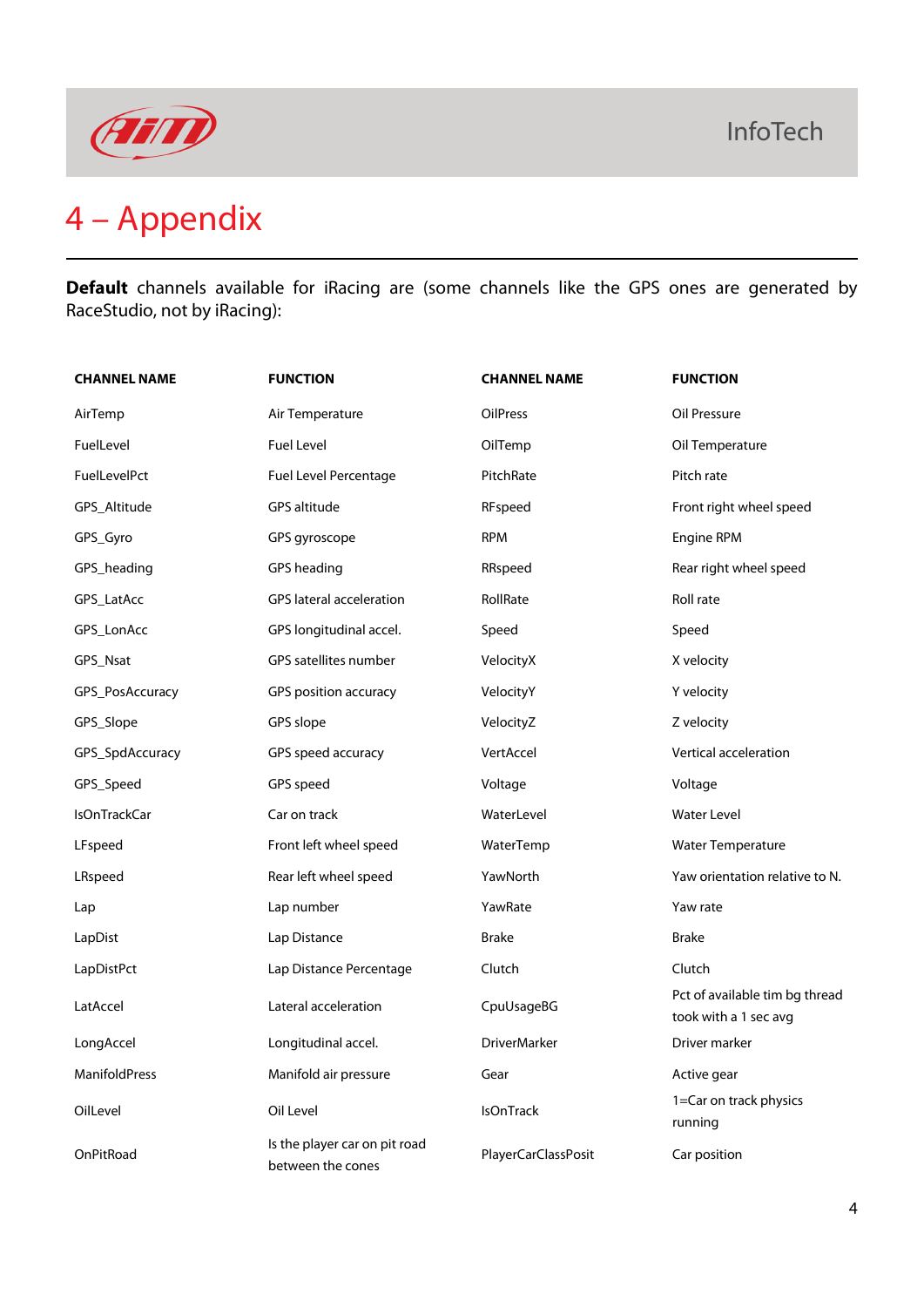

### InfoTech

SteeringWheelAngle Steering position Steering throttle Throttle Throttle position

PlayerCarPosition Player Car Position SessionNum Session Number

**Advanced** channels available for iRacing are (if you flag the "all channel" option you have the default+advance channel):

| <b>CHANNEL NAME</b> | <b>FUNCTION</b>                                              | <b>CHANNEL NAME</b> | <b>FUNCTION</b>               |
|---------------------|--------------------------------------------------------------|---------------------|-------------------------------|
| AirDensity          | Air Density                                                  | LFrideHeight        | LF ride height                |
| AirPressure         | Air Pressure                                                 | LFshockDefl         | LF shock deflection           |
| FastRepairAvaible   | Fast repair available                                        | LFshockVel          | LF shock velocity             |
| FastRepairUsed      | Fast repair used                                             | LRcoldPressure      | Rear left wheel cold pressure |
| FogLevel            | Fog Level                                                    | LRpressure          | Left Rear wheel Pressure      |
| PitOptrepairLeft    | Time left for optional repairs<br>if repairs are active      | LRrideHeight        | Rear left wheel ride height   |
| PitRepairLeft       | Time left for mandatory pit<br>repairs if repairs are active | LRshockDefl         | LR shock deflection           |
| PitsOpen            | Open pit                                                     | LRshockVel          | LR shock velocity             |
| PitstopActive       | Active pit stop                                              | LRtempCL            | LR tire left carcass temp     |
| RelativeHumidity    | Relative humidity                                            | LRtempCM            | LR tire middle carcass temp   |
| <b>Skies</b>        | <b>Skies</b>                                                 | LRtempCR            | LR tire right carcass temp    |
| WeatherType         | <b>Weather Type</b>                                          | LRtempL             | Lr tire left surface temp     |
| WindDir             | <b>Wind Direction</b>                                        | LRtempM             | LR tire middle surface temp   |
| WindVel             | Wind Velocity                                                | LRtempR             | LR tire right surface temp    |
| PitSvFlags          | Bitfield of pit service<br>checkboxes                        | LRwearL             | LR tire left pct tread left   |
| PitSvFuel           | Pit service fuel add amount                                  | LRwearM             | LR tire middle pct tread left |
| PitSvLFP            | Pit serv left front tire press                               | LRwearR             | LR tire right pct tread left  |
| PitSvLRP            | Pit service left rear tire press                             | dcBrakeBias         | In car brake bias adjustment  |
| PitSvRFP            | Pit serv right front tire press                              | dcDashPage          |                               |
| PitSvRRP            | Pit serv right rear tire press                               | dcHeadlightFlash    |                               |
| SteeringWheelTorque | <b>Steering Wheel Torque</b>                                 | dcLaunchRpm         |                               |
| TireLF_RumblePitch  |                                                              | dcPitSpeedLimiterTo |                               |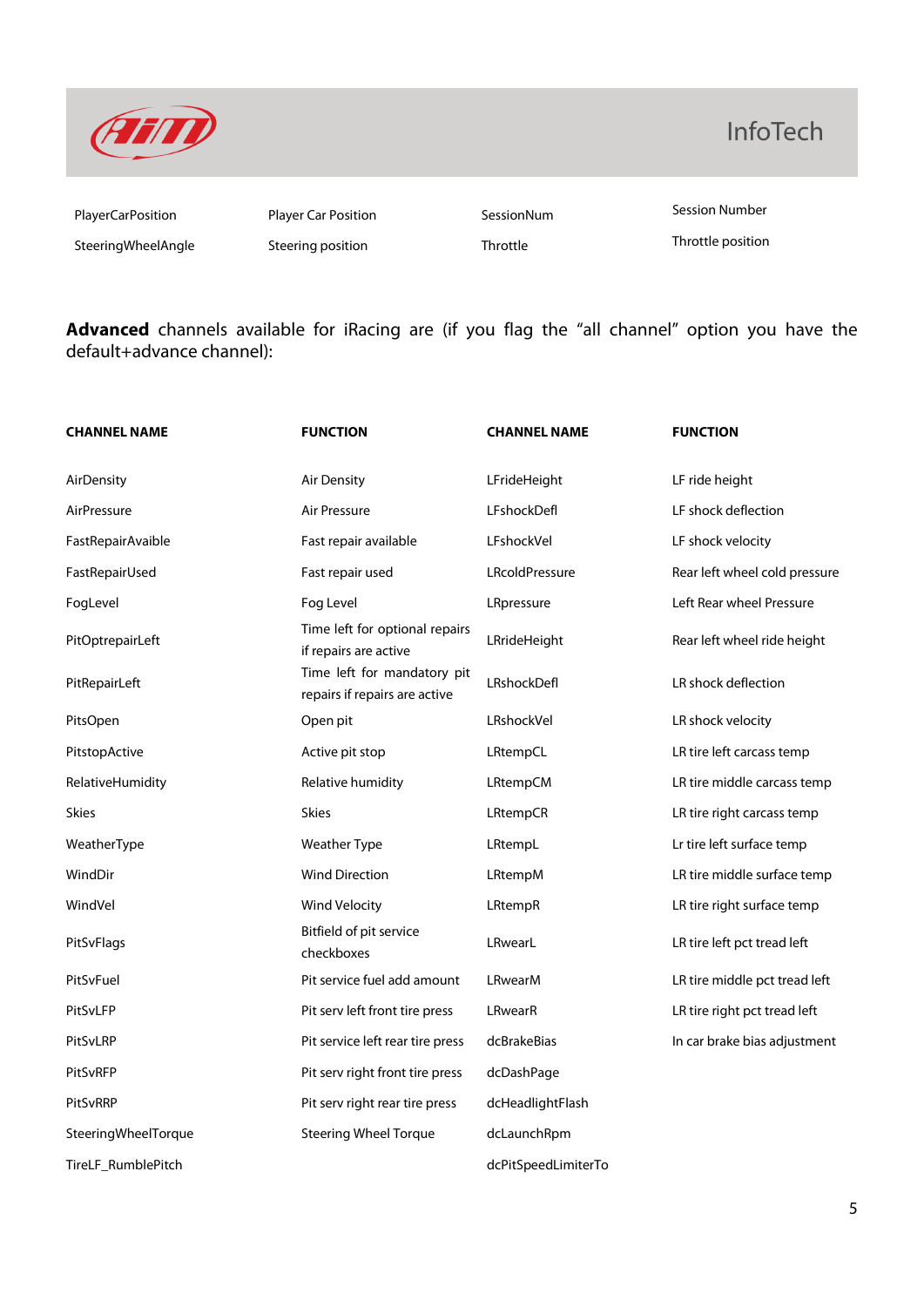

#### **InfoTech**

TireLR\_RumblePitch dcStarter TireRF\_RumblePitch dcToggleWindshieldW TireRR\_RumblePitch dcTriggerWindshield FuelPress Fuel Pressure dpFastRepair FuelUsePerHour Fuel Used Per Hour dpFuelAddKg BrakeRaw Brake pressure dpFuelFill EngineWarnings Engine Warnings dpLFTireChange HandbrakeRaw Handbrake Raw dpLFTireColdPress ShiftGrindRPM RPM of shifter grinding noise dpLRTireChange ShiftIndicatorPct ShiftIndicator Percentage dpLRTireColdPress ShiftPowerPct Shift Power Percentage dpRFTireChange SteeringWheelAngleM Steering wheel max angle dpRFTireColdPress SteeringWheelPctDam Steering wheel damper pct dpRRTireChange SteeringWheelPctTor Steering wheel torque pct dpRRTireColdPress ThrottleRaw Throttle Raw dpWindshieldTearoff LFcoldPressure **Example 20** Front left wheel cold press RFbrakeLinePress Front right brake line press LFpressure Left Front wheel press LEFbrakeLinePress Front left brake line pressure LFtempCL LFtire left carcass temp RFcoldPressure Front right wheel cold press LFtempCM LET tire middle carcass temp RFpressure Right Front wheel press LFtempCR LET tire right carcass temp RFtempCL RF tire left carcass temp LFtempR LET tire right surface temp RFtempCM RF tire middle carcass temp LFwearL **Lettian Communist LEF tire left pct tread left** RFtempCR RFtempCR RFtire right carcass temp LFwearM **Letting LE tire middle pct tread left** RFtempL RF tire left surface temp LFwearR **Letting the Contract LET time right pct tread left** RFtempM RF tire middle surface temp RRbrakeLinePress **RIGTER REDETER RETERVIER REGALISION** REFTempR REFTempR RFTemp RETERVIER REGALISION REGALISION CFSRrideHeight CFSR ride height RFwearL REGIST REFRIGE REFRIGE REGISTER REGISTER REGISTER REGISTER RFrideHeight **REXEN RF ride height** RF wearM RF tire middle pct tread left RFshockDefl RFshock deflection RFwearR RF tire right pct tread left RFshockVel **RFshock velocity** LRbrakeLinePress **LRB** brake line pressure RRrideHeight RR ride height RRcoldPressure Rear right cold pressure RRshockDefl **RRShockDefl** RRShock deflection RRpressure Rear right wheel pressure

RRshockVel **RRShockVel** RR shock velocity RRtempCL RRShockVel RR tire left carcass temp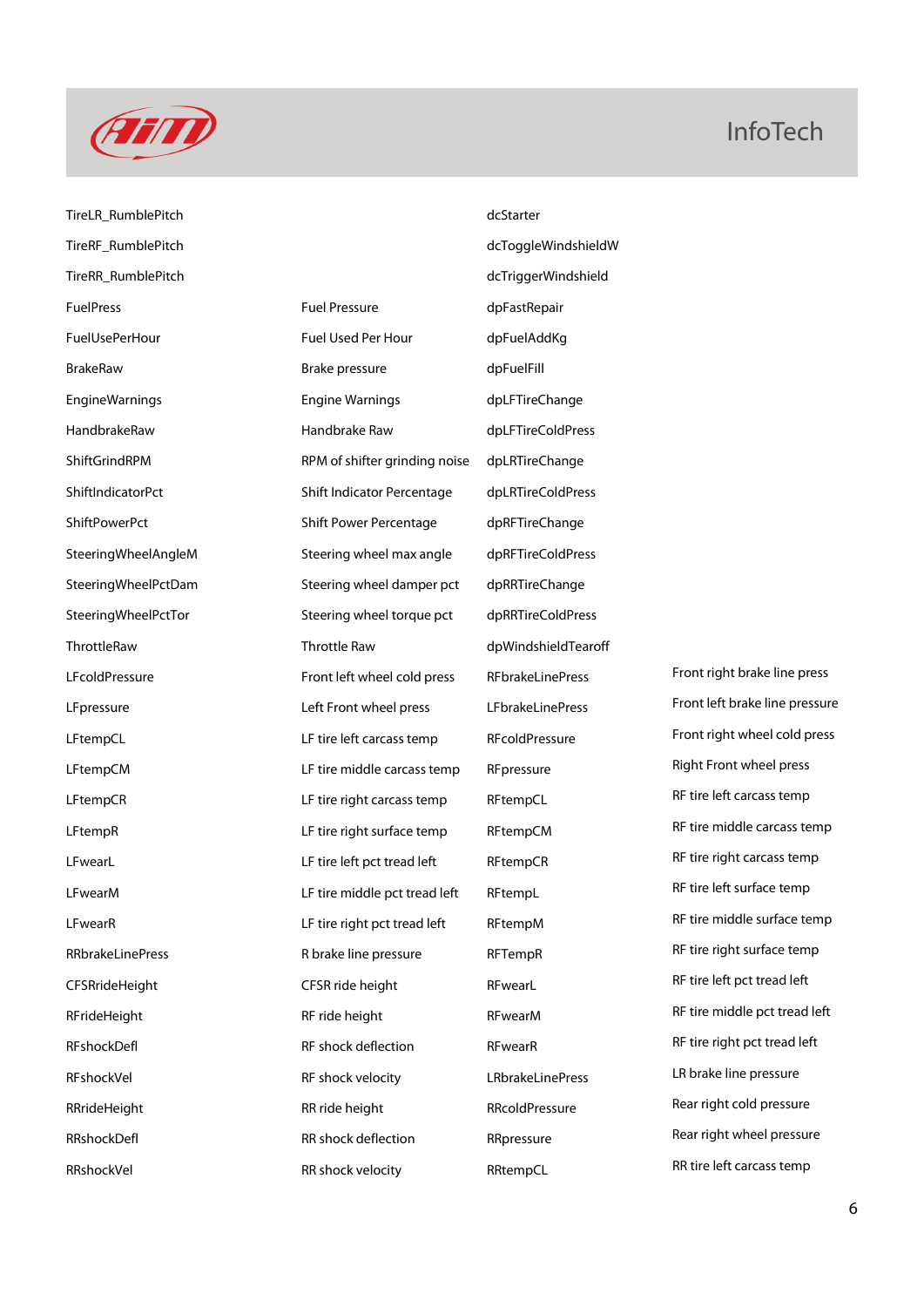

## InfoTech

| LapCompleted                | Cpmpleted lap                                                   | RRtempCM            | RR tire middle carcass temp                                       |
|-----------------------------|-----------------------------------------------------------------|---------------------|-------------------------------------------------------------------|
| LapBestLap                  | Best lap                                                        | RRtempCR            | RR tire right carcass temp                                        |
| LapBestLapTime              | Best lap time                                                   | RRtempL             | RR tire left surface temp                                         |
| LapBestNLapLap              | Best lap number                                                 | RRtempM             | RR tire middle surface temp                                       |
| LapCurrentLapTime           | Current lap time                                                | RRtempR             | RR tire right surface temp                                        |
| LapDeltaToBestLap           | Difference with best lap                                        | RRwearL             | RR tire left pct tread left                                       |
| LapDeltaToBestLap_DD        | Rate of change of delta time<br>for best lap                    | RRwearM             | RR tire middle pct tread left                                     |
| LapDeltaToBestLap_OK        | Delta time for best lap is<br>valid                             | RRwearR             | RR tire right pct tread left                                      |
| LapDeltaToOptimalLap_OK     | Delta time for optimal lap is<br>valid                          | Yaw                 | Yaw rate                                                          |
| LapDeltaToSessionBestlap    | Delta time for sess best lap                                    | Alt                 | Altitude                                                          |
| LapDeltaToSessionLastLap    | Delta time for sess last lap                                    | EnterExitReset      | Indicate action the reset key<br>will take 0 enter 1 exit 2 reset |
| LapDeltaToSessionOptimalLap | Delta time for session<br>optimal lap                           | Lat                 | Lateral accelerometer                                             |
| LapLasNLapSeq               | Player num consecutive<br>clean laps completed for N<br>average | Lon                 | Longitudinal accelerometer                                        |
| LapLastLapTime              | Players last lap time                                           | Pitch               | Pitch rate                                                        |
| LapLastNLapTime             | Player last N avg lap time                                      | SessionTimeOfDay    | Session day time                                                  |
| dcABS                       | In car abs adjustment                                           | Roll                | Roll rate                                                         |
| TrackTemp                   | <b>Track Temperature</b>                                        | FrameRate           | Frame Rate                                                        |
| ManualBoost                 | <b>Manual Boost</b>                                             | ManualNoBoost       | No Manual Boost                                                   |
| PushToPass                  | Push to pass                                                    | TrackTempCrew       | Temp of track meas. by crew                                       |
| PaceMode                    | Pace Mode                                                       | PlayerCarDriverInci |                                                                   |
| PlayerCarldx                |                                                                 | PlayerCarInPitStall |                                                                   |
| PlayerCarMyIncident         |                                                                 | PlayerCarPitSvStatu |                                                                   |
| PlayerCarPowerAdjus         | Car power adjustment                                            | PlayerCarTeamIncide |                                                                   |
| PlayerCarTowTime            |                                                                 | PlayerCarWeightPena |                                                                   |
| PlayerTrackSurface          |                                                                 | PlayerTrackSurfaceM |                                                                   |
| SessionFlags                | Session flags                                                   | SessionTimeRemain   | Session remaining time                                            |
| SessionLapRemain            | Session remaining laps                                          | SessionUniquelD     | Session ID                                                        |
| SessionLapsRemainEx         |                                                                 | SessionTick         |                                                                   |
| SessionState                | Session state                                                   | SessionTime         | <b>Session Time</b>                                               |